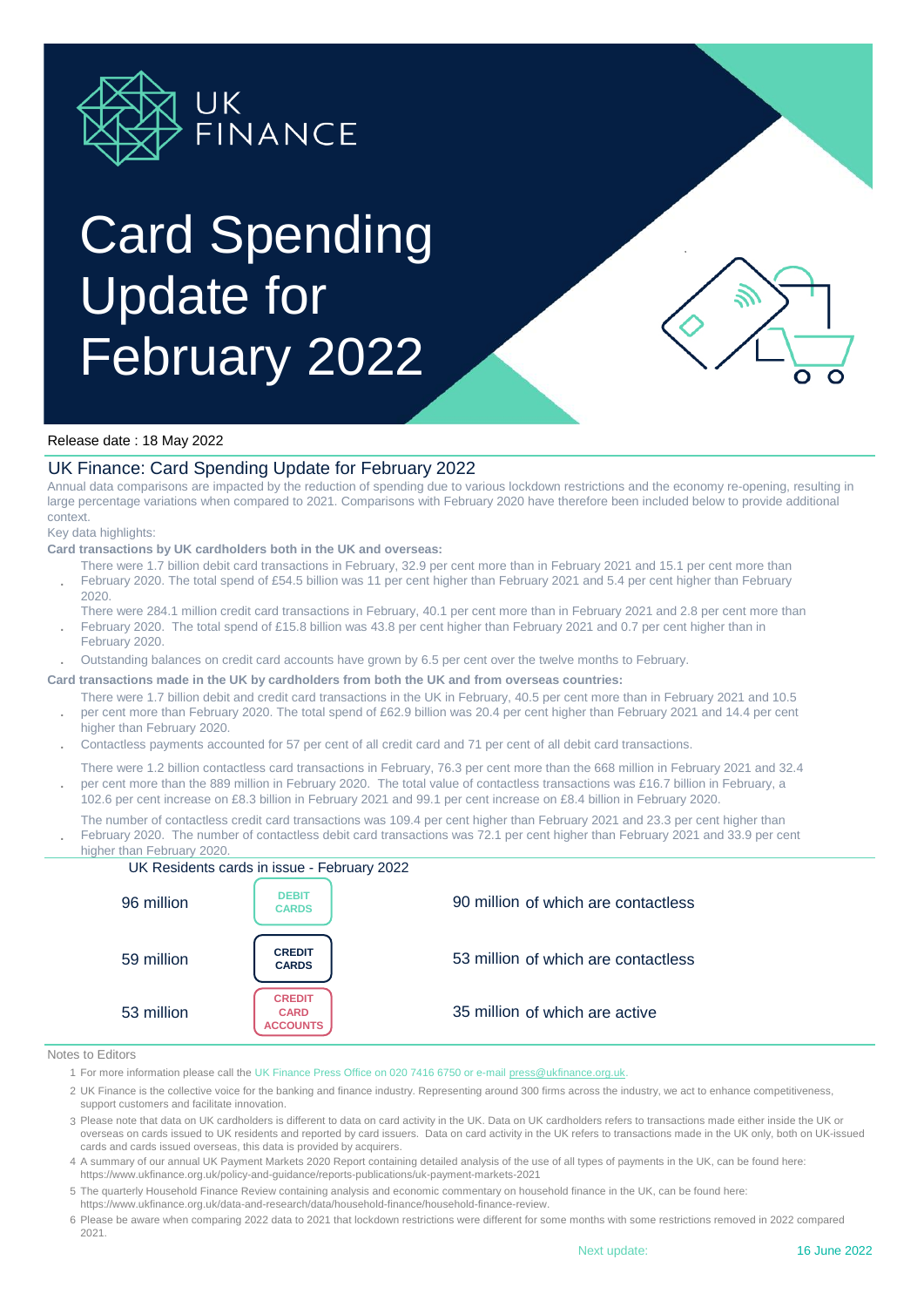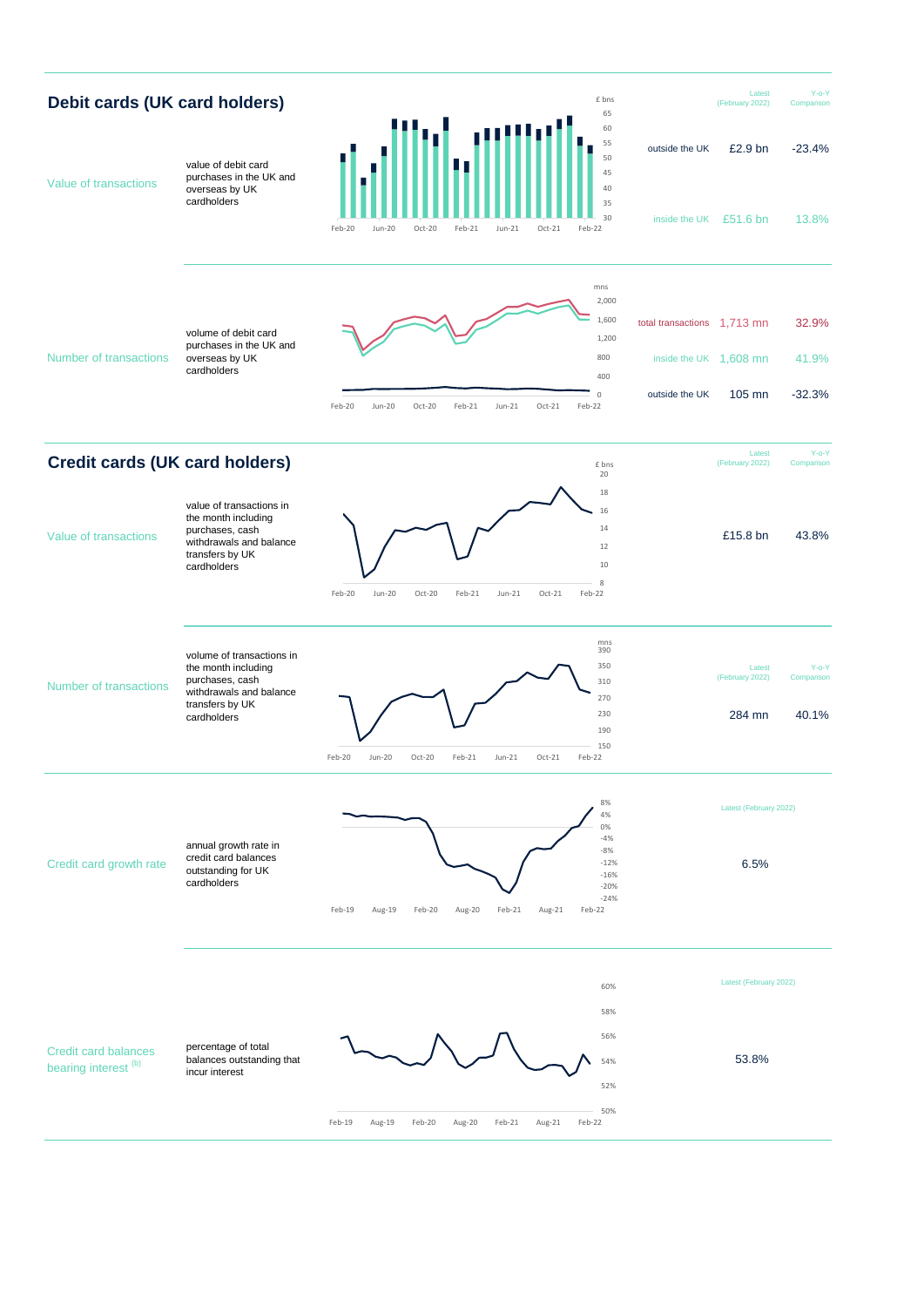![](_page_2_Figure_0.jpeg)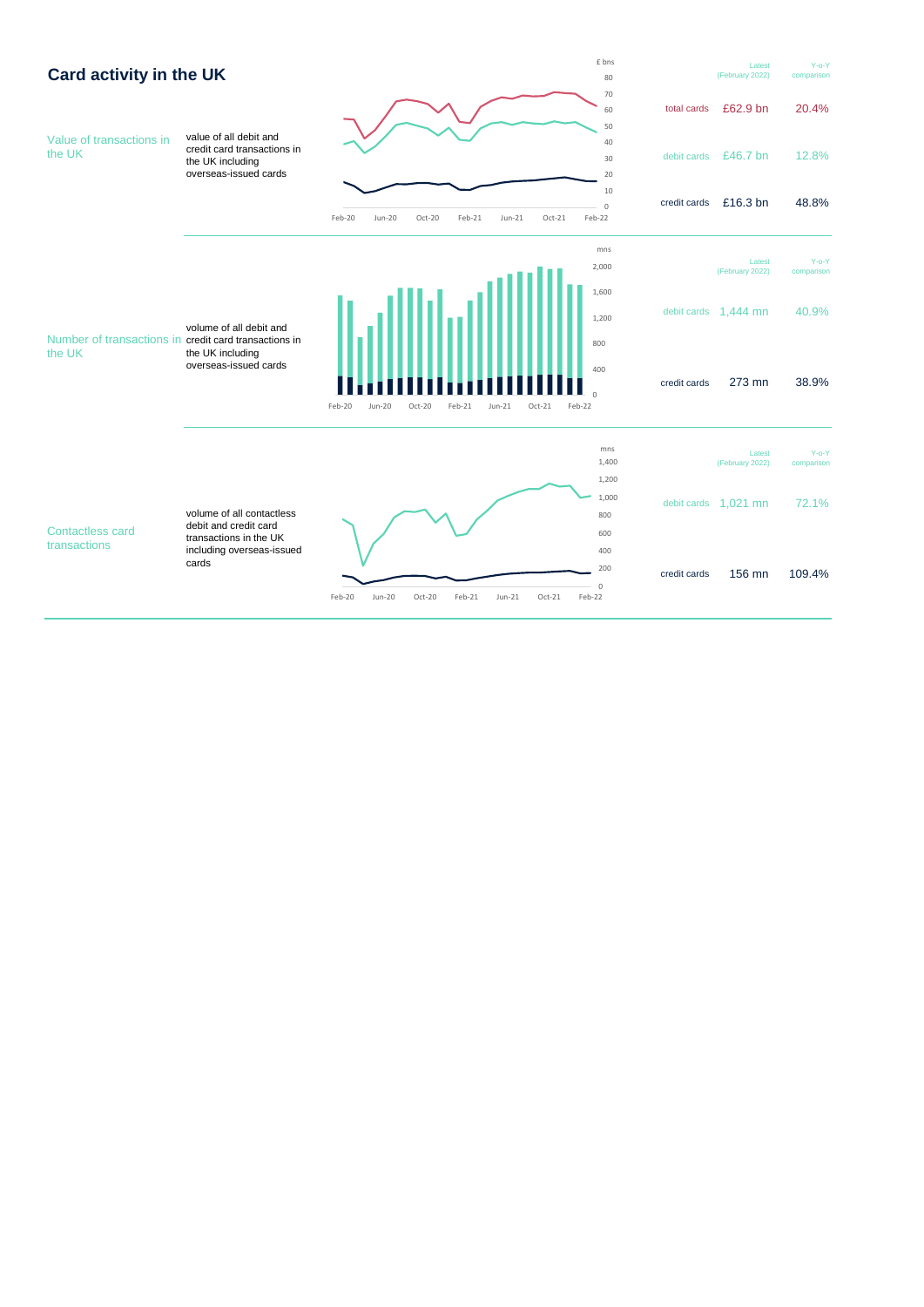| <b>UK card holders</b>                                                                               |              | Feb-21   | <b>Mar-21</b> | Apr-21   | May-21        | <b>Jun-21</b> | <b>Jul-21</b> | Aug-21  | <b>Sep-21</b> | Oct-21  | <b>Nov-21</b> | <b>Dec-21</b> | <b>Jan-22</b> | Feb-22  |  |
|------------------------------------------------------------------------------------------------------|--------------|----------|---------------|----------|---------------|---------------|---------------|---------|---------------|---------|---------------|---------------|---------------|---------|--|
| Cards in issue with UK<br>residents<br>(000's)                                                       | debit cards  | 98,577   | 99,100        | 98,859   | 99,288        | 98,471        | 98,097        | 98,180  | 98,183        | 98,052  | 97,529        | 97,346        | 96,825        | 96,262  |  |
|                                                                                                      | credit cards | 60,148   | 60,157        | 60,031   | 59,261        | 59,252        | 59,127        | 59,247  | 59,335        | 59,438  | 59,382        | 59,427        | 59,889        | 59,465  |  |
|                                                                                                      | total        | 158,725  | 159,257       | 158,890  | 158,549       | 157,724       | 157,224       | 157,427 | 157,518       | 157,490 | 156,911       | 156,773       | 156,714       | 155,727 |  |
|                                                                                                      | debit cards  | 87,215   | 87,234        | 89,980   | 90,271        | 89,849        | 89,497        | 89,695  | 89,862        | 89,797  | 89,494        | 89,397        | 90,024        | 90,037  |  |
| of which have contactless<br>functionality (000's)                                                   | credit cards | 52,141   | 52,215        | 52,494   | 51,905        | 52,009        | 52,058        | 52,291  | 52,439        | 52,512  | 52,469        | 52,669        | 53,225        | 52,933  |  |
|                                                                                                      | total        | 139,357  | 139,449       | 142,474  | 142,176       | 141,858       | 141,555       | 141,986 | 142,301       | 142,308 | 141,964       | 142,066       | 143,249       | 142,969 |  |
| <b>UK Debit card holders</b>                                                                         |              | Feb-21   | Mar-21        | Apr-21   | May-21        | <b>Jun-21</b> | <b>Jul-21</b> | Aug-21  | <b>Sep-21</b> | Oct-21  | <b>Nov-21</b> | <b>Dec-21</b> | <b>Jan-22</b> | Feb-22  |  |
| value of purchases                                                                                   | £ mns        | 49,097   | 58,686        | 60,184   | 60,211        | 61,223        | 61,378        | 61,645  | 59,868        | 61,069  | 63,242        | 64,424        | 57,361        | 54,474  |  |
| of which inside the UK                                                                               | £ mns        | 45,368   | 54,454        | 56,090   | 56,049        | 57,667        | 57,673        | 57,632  | 56,031        | 57,595  | 59,913        | 61,062        | 54,281        | 51,617  |  |
| of which outside the UK                                                                              | £ mns        | 3,729    | 4,232         | 4,095    | 4,162         | 3,556         | 3,705         | 4,013   | 3,838         | 3,475   | 3,329         | 3,363         | 3,080         | 2,857   |  |
| volume of purchases                                                                                  | mns          | 1,289    | 1,568         | 1,623    | 1,750         | 1,878         | 1,879         | 1,951   | 1,882         | 1,941   | 1,987         | 2,031         | 1,727         | 1,713   |  |
| of which inside the UK                                                                               | mns          | 1,133    | 1,396         | 1,464    | 1,599         | 1,741         | 1,736         | 1,799   | 1,736         | 1,812   | 1,874         | 1,911         | 1,614         | 1,608   |  |
| of which outside the UK                                                                              | mns          | 155      | 172           | 159      | 151           | 137           | 143           | 153     | 146           | 129     | 113           | 120           | 113           | 105     |  |
| <b>UK Credit card holders</b>                                                                        |              | Feb-21   | <b>Mar-21</b> | Apr-21   | <b>May-21</b> | <b>Jun-21</b> | Jul-21        | Aug-21  | <b>Sep-21</b> | Oct-21  | <b>Nov-21</b> | <b>Dec-21</b> | <b>Jan-22</b> | Feb-22  |  |
| number of accounts                                                                                   | 000's        | 53,122   | 53,149        | 52,973   | 52,216        | 52,251        | 52,238        | 52,410  | 52,553        | 52,779  | 52,828        | 52,939        | 52,776        | 52,560  |  |
| of which active accounts<br>(those with balances<br>outstanding at the end of the<br>calendar month) | 000's        | 33,732   | 33,915        | 33,861   | 33,999        | 34,158        | 34,213        | 34,435  | 34,580        | 34,723  | 35,160        | 35,054        | 35,231        | 35,214  |  |
| value of transactions                                                                                | £ mns        | 10,968   | 14,123        | 13,767   | 14,948        | 16,023        | 16,079        | 16,974  | 16,863        | 16,702  | 18,618        | 17,343        | 16,160        | 15,768  |  |
| of which purchases                                                                                   | £ mns        | 9,953    | 13,038        | 12,754   | 13,886        | 14,897        | 14,896        | 15,684  | 15,561        | 15,374  | 17,251        | 16,094        | 14,586        | 14,444  |  |
| of which cash advances                                                                               | £ mns        | 123      | 140           | 149      | 169           | 174           | 175           | 196     | 196           | 194     | 207           | 201           | 187           | 182     |  |
| of which balance transfers                                                                           | £ mns        | 892      | 945           | 863      | 892           | 953           | 1,008         | 1,094   | 1,107         | 1,134   | 1,160         | 1,048         | 1,387         | 1,142   |  |
| volume of transactions                                                                               | 000's        | 202,712  | 256,972       | 259,165  | 281,716       | 309,850       | 312,971       | 334,793 | 321,958       | 318,617 | 354,215       | 350,902       | 292,389       | 284,052 |  |
| of which purchases                                                                                   | 000's        | 201,375  | 255,441       | 257,559  | 279,949       | 307,900       | 311,001       | 332,641 | 319,810       | 316,484 | 351,975       | 348,796       | 290,270       | 282,066 |  |
| of which cash advances                                                                               | 000's        | 916      | 1,078         | 1,185    | 1,329         | 1,458         | 1,451         | 1,599   | 1,585         | 1,557   | 1,640         | 1,548         | 1,437         | 1,403   |  |
| of which balance transfers                                                                           | 000's        | 422      | 453           | 422      | 438           | 492           | 519           | 554     | 563           | 576     | 600           | 558           | 682           | 584     |  |
| credit card balances<br>outstanding                                                                  | £ mns        | 53,068   | 52,898        | 53,257   | 53,747        | 54,099        | 54,108        | 54,554  | 55,181        | 55,274  | 56,494        | 56,331        | 54,993        | 55,294  |  |
| percentage bearing<br>interest <sup>(a)</sup>                                                        |              | 56.3%    | 55.0%         | 54.2%    | 53.5%         | 53.3%         | 53.4%         | 53.7%   | 53.7%         | 53.7%   | 52.9%         | 53.2%         | 54.6%         | 53.8%   |  |
| net change on month                                                                                  | £ mns        | $-1,101$ | $-169$        | 359      | 490           | 352           | $9\,$         | 446     | 627           | 92      | 1,221         | $-164$        | $-1,338$      | 301     |  |
| annual growth rate                                                                                   |              | $-22.0%$ | $-18.5%$      | $-11.7%$ | $-8.0%$       | $-7.0%$       | $-7.4%$       | $-7.2%$ | $-4.6%$       | $-2.8%$ | $-0.3%$       | 0.3%          | 3.8%          | 6.5%    |  |